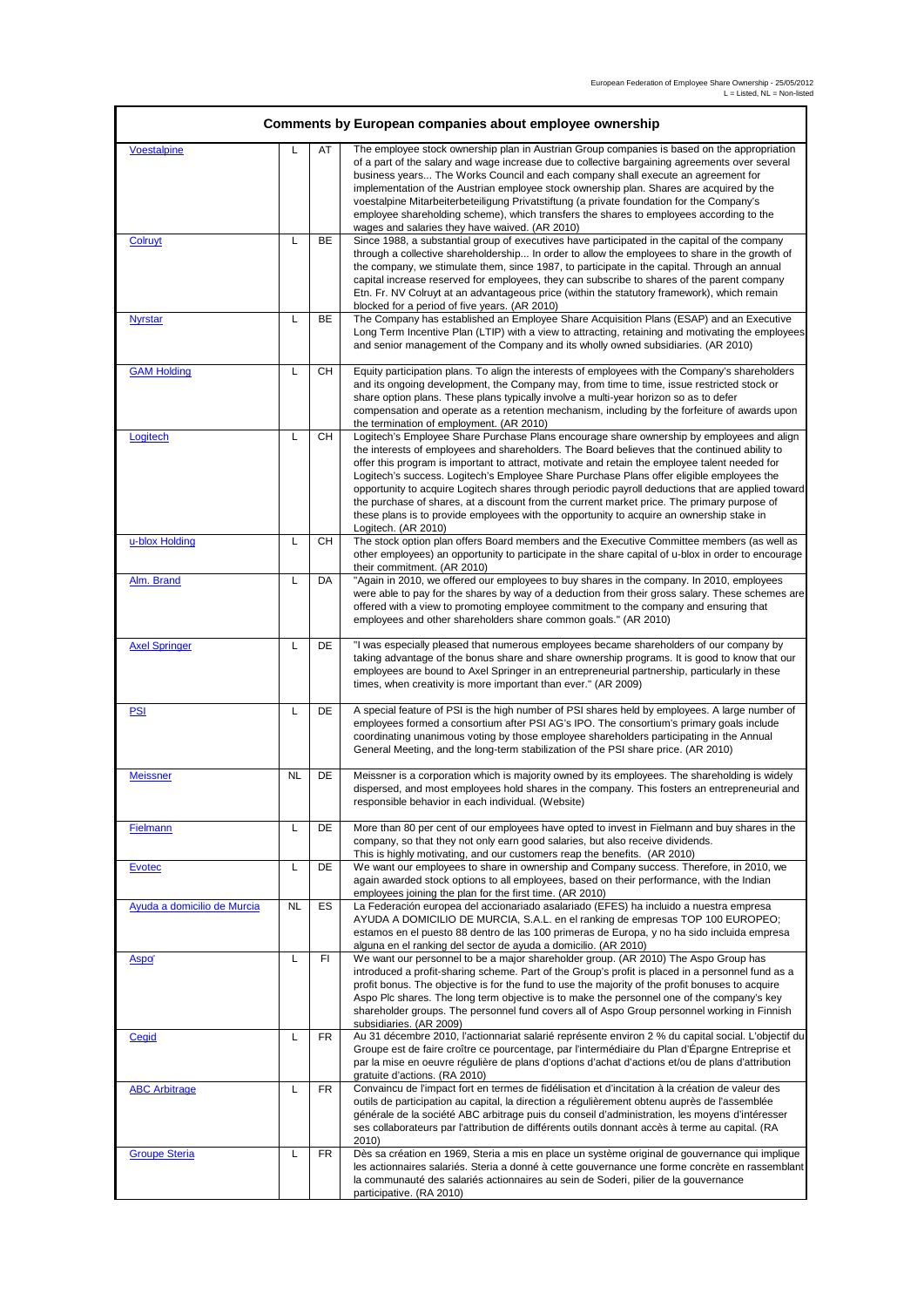| <b>Vinci</b>                 | L         | FR        | Développer l'actionnariat salarié est l'un des principaux engagements de VINCI. Le nombre de<br>salariés actionnaires est passé en 10 ans de 20 000 à près de 100 000, soit plus de 55 % des<br>effectifs. Détenant 9 % du capital de VINCI, ils sont collectivement le premier actionnaire du<br>Groupe. (RA 2010)                                                                                                                                                                                                                                                                                                                                                                                                                                                                                                                                                                                                                                                                                                                                 |
|------------------------------|-----------|-----------|-----------------------------------------------------------------------------------------------------------------------------------------------------------------------------------------------------------------------------------------------------------------------------------------------------------------------------------------------------------------------------------------------------------------------------------------------------------------------------------------------------------------------------------------------------------------------------------------------------------------------------------------------------------------------------------------------------------------------------------------------------------------------------------------------------------------------------------------------------------------------------------------------------------------------------------------------------------------------------------------------------------------------------------------------------|
| <b>GDF Suez</b>              | L         | FR        | GDF SUEZ poursuit la politique volontariste d'actionnariat salarié menée à l'origine au sein des<br>groupes Gaz de France et SUEZ. (RA 2010)                                                                                                                                                                                                                                                                                                                                                                                                                                                                                                                                                                                                                                                                                                                                                                                                                                                                                                        |
| <b>Spie Batignolles</b>      | NL        | FR        | L'actionnariat salarié, un élément fort de notre culture. Depuis 2003, Spie batignolles a renforcé<br>son indépendance et mis en oeuvre une stratégie fondée sur un actionnariat salarié fort. Cet<br>actionnariat spécifique représente pour notre groupe une garantie d'indépendance, de pérennité<br>et de stabilité.                                                                                                                                                                                                                                                                                                                                                                                                                                                                                                                                                                                                                                                                                                                            |
| Artelia (ex-Sogreah)         | <b>NL</b> | FR        | L'actionnariat salarié est une valeur forte du groupe. Des mécanismes favorisant la transmission<br>interne des actions et l'entrée de nouveaux cadres dans le capital, une bonne rentabilité<br>permettant la distribution de dividendes pouvant être investis dans l'entreprise et l'échange<br>d'actions lors de croissances externes permettent le renouvellement réqulier de l'actionnariat<br>salarié. (AR 2010)                                                                                                                                                                                                                                                                                                                                                                                                                                                                                                                                                                                                                              |
| <b>STEF-TFE</b>              | L         | FR        | L'attrait des salariés en faveur du Fonds Commun de Placement d'Entreprise STEF-TFE est<br>resté très marqué en 2010, en dépit d'un environnement boursier peu porteur le maintien d'un<br>haut niveau d'actionnariat salarié étant considéré comme un facteur déterminant de cohésion<br>sociale chez STEF-TFE. (RA 2010)                                                                                                                                                                                                                                                                                                                                                                                                                                                                                                                                                                                                                                                                                                                          |
| <b>Ubisoft Entertainment</b> | L         | FR        | l"actionnariat salarié est un excellent moyen pour Ubisoft d"intéresser l"ensemble de ses<br>collaborateurs à la réussite de l"entreprise (AR 2010)                                                                                                                                                                                                                                                                                                                                                                                                                                                                                                                                                                                                                                                                                                                                                                                                                                                                                                 |
| <b>Vranken-Pommery</b>       | L         | FR        | La participation des salariés au capital social au 31 décembre 2010, entendue au sens des<br>dispositions de l'article L 225-102 alinéa 1 du Code de Commerce, est non significative.<br>Néanmoins, les actions détenues par les salariés de VRANKEN-POMMERY MONOPOLE ou des<br>sociétés qui lui sont liées sont au nombre de 10.532 actions au 31 décembre 2010. Considérant<br>que le nombre total d'actions composant le capital de VRANKEN-POMMERY MONOPOLE<br>s'élève à 6.702.814 actions, la participation des salariés au capital représente 0,16 % du capital<br>total. (RA 2010)                                                                                                                                                                                                                                                                                                                                                                                                                                                           |
| <b>Essilor</b>               | L         | FR        | Le statut de coopérative ouvrière de l'Association Fraternelle des Ouvriers Lunetiers en 1849 est<br>à l'origine de l'importante culture d'actionnariat salarié présente dans le Groupe Essilor tout au<br>long de son histoire. La présence d'un fort actionnariat interne de responsabilité, représenté et<br>animé de façon indépendante et autonome à travers le monde par une association française de<br>loi de 1901, « Valoptec Association », constitue pour Essilor un puissant levier de performance<br>durable, d'alignement stratégique et d'excellence opérationnelle. (RA 2010)                                                                                                                                                                                                                                                                                                                                                                                                                                                       |
| <b>Hardis</b>                | <b>NL</b> | FR        | Ouverture du capital aux salariés: Ce projet démontre la volonté des fondateurs de l'entreprise<br>d'intégrer l'ensemble du personnel dans une démarche de transmission de l'entreprise à ses<br>collaborateurs.                                                                                                                                                                                                                                                                                                                                                                                                                                                                                                                                                                                                                                                                                                                                                                                                                                    |
| <b>Schneider Electric</b>    | L         | FR        | Schneider Electric est convaincu que l'actionnariat salarié constitue un instrument majeur du<br>renforcement du capital (financier ou humain) des entreprises mais aussi que les actionnaires<br>salariés sont des partenaires de long terme. Le Groupe s'est engagé depuis 1995 dans la mise<br>en place d'un actionnariat salarié international représentatif de sa diversité et permettant à terme<br>d'assurer une détention du capital par les salariés de l'ordre de 7 %. (RA 2010)                                                                                                                                                                                                                                                                                                                                                                                                                                                                                                                                                          |
| <b>Vallourec</b>             | L         | FR        | Vallourec vise ainsi, en premier lieu, à compléter la rémunération de ses collaborateurs par<br>plusieurs dispositifs destinés à les associer à l'évolution des résultats du Groupe dans la durée et<br>aussi à constituer un actionnariat salarié signifi catif, cohérent avec ses ambitions de<br>développement. Cette politique est progressivement étendue à toutes les catégories de<br>personnel du Groupe dans le monde, en fonction des possibilités offertes par le cadre légal et<br>réglementaire local et des contraintes budgétaires (rapport entre le nombre de collaborateurs<br>dans un pays et le coût de mise en place de l'offre) Les opérations « Value 08 », « Value 09 »<br>et « Value 10 » ont été de larges succès, d'autant plus signifi catifs qu'ils sont intervenus dans un<br>contexte marqué par la crise fi nancière internationale. En souscrivant massivement, les salariés<br>ont manifesté leur attachement à leur entreprise ainsi que leur confi ance dans la stratégie et<br>l'avenir de Vallourec. (RA 2010) |
| <b>Vivendi</b>               | L         | <b>FR</b> | Vivendi est attaché à ce que les fruits des efforts des salariés soient valorisés de manière<br>équitable. Le groupe a donc mis en oeuvre un système de partage des profits qui va bien au-delà<br>des obligations légales et qui encourage fortement le développement de l'actionnariat salarié.<br>(RA 2010)                                                                                                                                                                                                                                                                                                                                                                                                                                                                                                                                                                                                                                                                                                                                      |
| <b>DCC</b>                   | L         | ΙE        | Share Ownership Guidelines. DCC's remuneration policy has at its core a recognition that the<br>spirit of ownership and entrepreneurship is essential to the creation of long term high<br>performance and that share ownership is important in aligning the interests of executive Directors<br>and other senior Group executives with those of shareholders. (AR 2010)                                                                                                                                                                                                                                                                                                                                                                                                                                                                                                                                                                                                                                                                            |
| <b>Buongiorno Vitaminic</b>  | L         | IT        | Buongiorno has always favored the possibility of implementing stock option plans, feeling that<br>they are an appropriate tool in building relationships between the Company and its<br>employees/directors by providing an incentive to create a professional, long-lasting relationship.<br>(AR 2010)                                                                                                                                                                                                                                                                                                                                                                                                                                                                                                                                                                                                                                                                                                                                             |
| <b>Autogrill</b>             | L         | IT        | I sistemi di remunerazione del management sono stati modificati per essere sempre più orientati<br>alla compartecipazione all'aumento di valore introducendo schemi di "stock options" e "stock<br>grants" in linea con le raccomandazioni dell'Unione Europea, di Consob e di Borsa Italiana. (AR<br>2010)                                                                                                                                                                                                                                                                                                                                                                                                                                                                                                                                                                                                                                                                                                                                         |
| Banca di Lodi                | L         | ΙT        | Il Piano di attribuzione di azioni si prefigge il rafforzamento del senso di appartenenza al Gruppo<br>e di committment verso gli obiettivi aziendali, con un beneficio economico e fiscale sia per i<br>dipendenti sia per l'azienda. (AR 2010)                                                                                                                                                                                                                                                                                                                                                                                                                                                                                                                                                                                                                                                                                                                                                                                                    |
| <b>Hunter Douglas</b>        | L         | NL        | Hunter Douglas has for many years operated a stock option plan. The purpose of the plan and of<br>the stock options granted under it is to foster long-term employment of valued executives and<br>employees of the Hunter Douglas Group, to associate them with the financial results of the Group<br>and to interest them in the development of the public market for the shares of the Company. (AR<br>2010)                                                                                                                                                                                                                                                                                                                                                                                                                                                                                                                                                                                                                                     |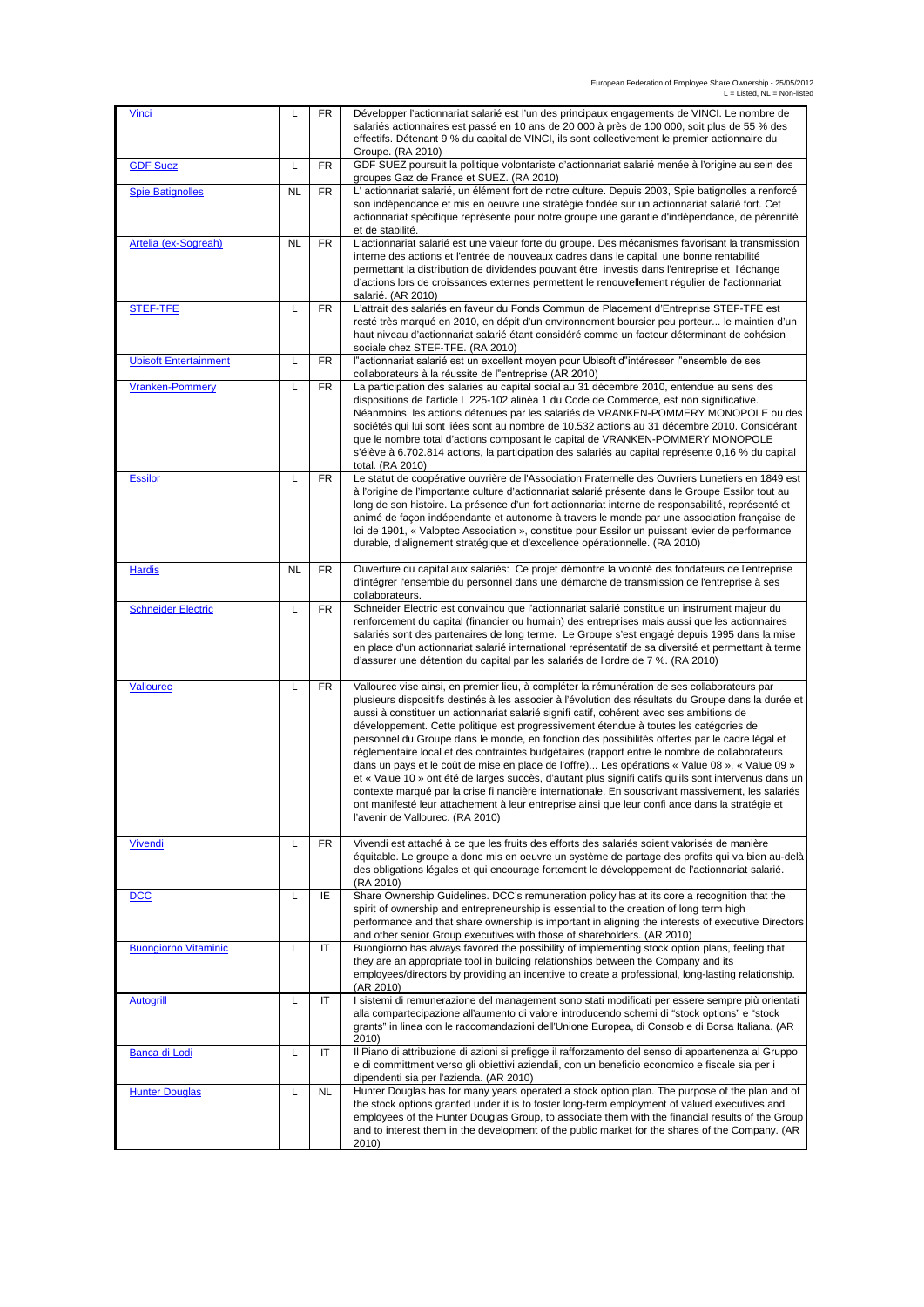| <b>ASM International</b>     | L         | In 1989, the shareholders of ASMPT approved a plan to issue up to 5.0 percent of the total<br><b>NL</b><br>issued shares of ASMPT to directors and employees. This plan was extended in 1999 for a term<br>up to March 23, 2010. At the annual general meeting of the ASMPT held on 24 April 2009, the<br>shareholders approved to extend the period of the Scheme for a term of a further 10 years up to<br>23 March 2020 and allow up to 7.5% of the issued share capital of ASMPT from time to time<br>(excluding any shares subscribed for or purchased pursuant to the Scheme since 23 March<br>1990) to be subscribed for or purchased pursuant to the Scheme during such extended period<br>(AR 2010). |
|------------------------------|-----------|---------------------------------------------------------------------------------------------------------------------------------------------------------------------------------------------------------------------------------------------------------------------------------------------------------------------------------------------------------------------------------------------------------------------------------------------------------------------------------------------------------------------------------------------------------------------------------------------------------------------------------------------------------------------------------------------------------------|
| <b>Atrive</b>                | <b>NL</b> | <b>NL</b><br>Onze medewerkers zijn de financiële eigenaren van het bedrijf. Wij vinden het van wezenlijk<br>belang dat onze mensen zich identificeren met onze organisatie, zodat zij verantwoordelijkheid<br>nemen voor professionaliteit en kwaliteit naar klanten. Atrivé is een van de weinige bedrijven in<br>Nederland die het werknemersaandeelhoudersschap heeft ingevoerd.                                                                                                                                                                                                                                                                                                                           |
| <b>Arcelor Mittal</b>        | Г         | <b>NL</b><br>Similar to the previous ESPP implemented in 2009, and authorized at the Annual General<br>Shareholders' meeting of May 12, 2009, the plan's goal is to strengthen the link between the<br>Company and its employees and to align the interests of ArcelorMittal employees and<br>shareholders. (AR 2010)                                                                                                                                                                                                                                                                                                                                                                                         |
| Wessanen                     | L         | <b>NL</b><br>The Long Term Incentive Plan (LTIP) motivates Executive Board members and eligible<br>employees to focus on long-term sustainable value for shareholders. This plan aligns the interests<br>of participating employees with the shareholders' interests and aims to attract, motivate and<br>retain participating employees. (AR 2010)                                                                                                                                                                                                                                                                                                                                                           |
| <b>Arcadis</b>               | Г         | The objective of the 2010 LTIP is to strengthen the personal ties of the participants with the<br><b>NL</b><br>Company and to let them benefit from the increase of the ARCADIS stock price so that their<br>interest is in line with the interest of the shareholders of the Company. (AR 2010)                                                                                                                                                                                                                                                                                                                                                                                                              |
| <b>Witteveen en Bos</b>      | <b>NL</b> | <b>NL</b><br>We also stimulate entrepreneurship through our unique structure - now almost 20 years old -<br>that allows employees to take a stake in the company. Our ownership structure is a key driver of<br>our firm's financial results and continuity.                                                                                                                                                                                                                                                                                                                                                                                                                                                  |
| <b>Veidekke</b>              | L         | <b>NO</b><br>At Veidekke the employees' ownership constitutes a significant share of the company. We<br>believe that the value of a contracting enterprise is particularly dependent on the organization and<br>the employees. This is why the employees' ownership involvement is an important and positive<br>aspect in the development of the company. Even though it is difficult to document, we believe<br>that Veidekke has employees that are unusually interested in how the company fares. (Website)                                                                                                                                                                                                |
| <b>Telenor</b>               | L         | Employee Share Programme. Every year since Telenor ASA was listed on Oslo Stock Exchange<br><b>NO</b><br>in 2000, all employees in selected subsidiaries have been offered to purchase shares with a<br>discount and potential for bonus shares. In 2010, the programme included all employees in the<br>European subsidiaries. (AR 2010)                                                                                                                                                                                                                                                                                                                                                                     |
| Sparebanken N.-Norge         | Г         | For many years, the Bank has sought to encourage its staff's ownership in the Bank. This has<br><b>NO</b><br>been accomplished through the sale of equity certificates to employees at a discount, and by<br>private offerings to employees. (AR 2010)                                                                                                                                                                                                                                                                                                                                                                                                                                                        |
| <b>AF Gruppen</b>            | L         | Ownership of own workplace - AF's goal is that all employees should have an opportunity to<br><b>NO</b><br>become shareholders in the company and benefit from the increase in value arising from joint<br>value creation and development. For many years AF's employees have been given an<br>opportunity to purchase discounted shares. At the end of the option programme in February<br>2011, many AF employees became shareholders for the first time. Today, AF employees own<br>about 20 per cent of the company's shares (AR 2010).                                                                                                                                                                   |
| <b>Storebrand</b>            | L         | Share purchase arrangements for employees. Every year since 1996, Storebrand ASA has given<br><b>NO</b><br>its employees an opportunity to purchase shares in the company through a share purchase<br>scheme. The purpose of the scheme is to involve employees more closely in the company's value<br>creation. (AR 2010)                                                                                                                                                                                                                                                                                                                                                                                    |
| <b>Norske Skogindustrier</b> | Г         | SHARE PURCHASES FOR EMPLOYEES. In 2010, employees were offered to purchase shares<br><b>NO</b><br>at a discount, the shares were paid through salary deductions over 12 months, the scheme also<br>included shareholder-elected members of the corporate assembly and board. (AR 2010)                                                                                                                                                                                                                                                                                                                                                                                                                        |
| Sparebanken Midt-Norge       | L         | <b>NO</b><br>SpareBank 1 SMN has carried out stock placings with the Group's employees at irregular<br>intervals. Authorisations by the Supervisory Board to the Board of Directors to undertake<br>increases of capital have a duration of two years as from the date of the Supervisory Board's<br>decision. Such increases of capital have been carried out to strengthen employees' stake in their<br>own bank and their interest in the Bank's capital instrument. (AR 2010)                                                                                                                                                                                                                             |
| <b>Tomra Systems</b>         | L         | The Board wishes to motivate the company's employees to invest in the company's shares. A<br><b>NO</b><br>share purchase program was therefore established in 2008 (AR 2010).                                                                                                                                                                                                                                                                                                                                                                                                                                                                                                                                 |
| Orkla                        | L         | To encourage our employees to participate in the ownership of Orkla, we have offered our<br><b>NO</b><br>"shares for employees" programme for the eleventh time in 2010. The discount is this year<br>increased from 25% to 30%. The objective of the programme is for employees to be able to take<br>directly part in the Orkla Group's value creation, to stimulate long-term ownership, and to create<br>an interest in the Orkla share. The Group Executive Board and Trade Union Representatives<br>hope that the offer will strengthen and develop common values that Orkla represents. (Website)                                                                                                      |
| <u>Altri</u>                 | L         | PT<br>Altri hasn't any plan to grant shares or options to purchase shares to members of Corporate<br>Bodies, or employees. (AR 2010)                                                                                                                                                                                                                                                                                                                                                                                                                                                                                                                                                                          |
| <b>Zon Multimedia</b>        | Г         | PT<br>The Shares or Options Allotment Plan currently in force in the ZON Multimédia Group Plan,<br>applicable to all collaborators (including the Executive directors of the Company and other<br>Company's Directors, as per article 248-B(3) of the Cód.VM), is one of the pillars, with a view of<br>turning ZON Multimédia into a corporate model in matters of professional and personal<br>development and stimulating the development and mobilization of the employees and officers to<br>focus around a shared project. (AR 2010)                                                                                                                                                                    |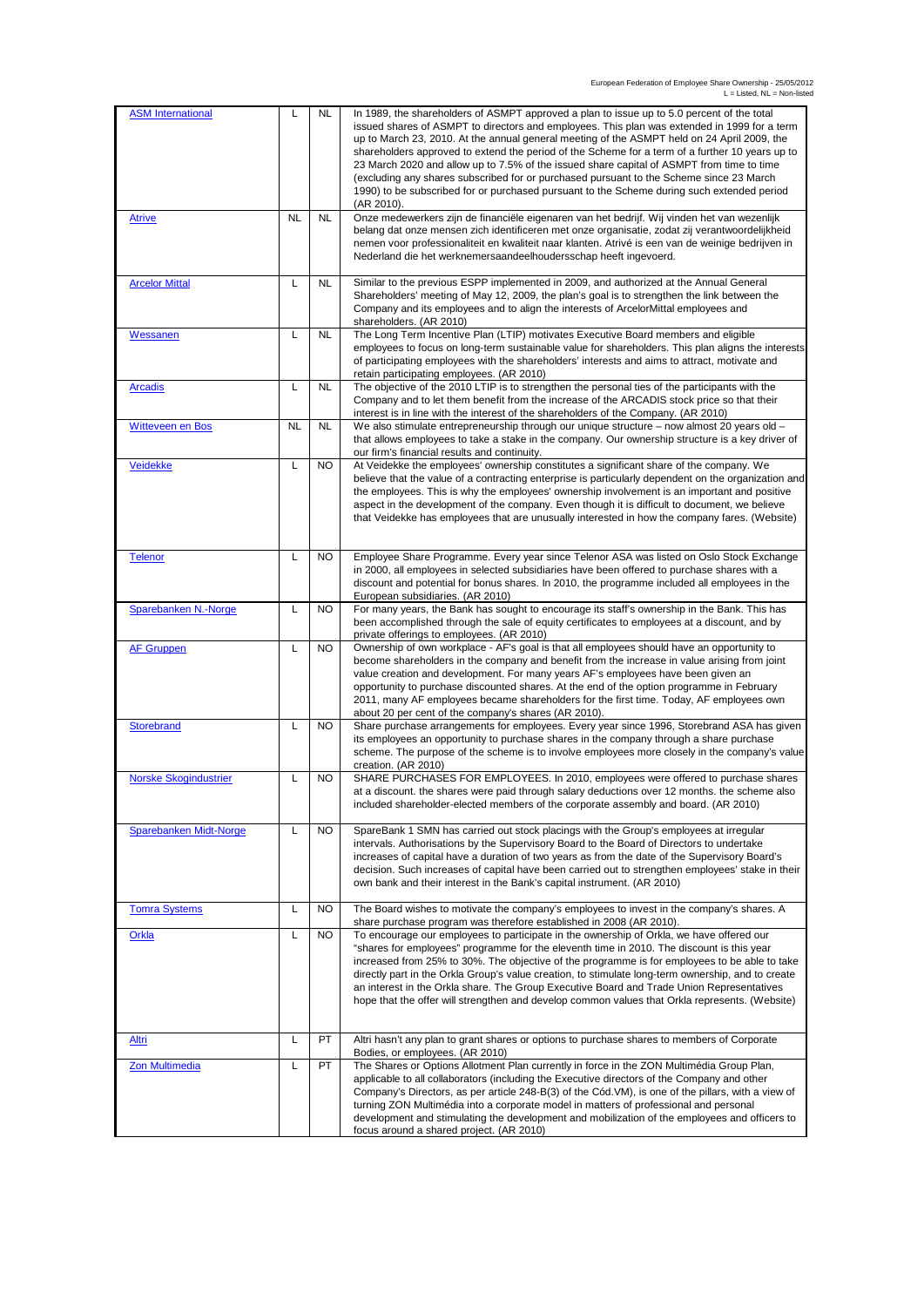| <b>Skanska</b>             | L         | <b>SV</b> | Shareholding program boosts employee dedication. Through the Skanska Employee Ownership<br>Program (SEOP), all employees have the opportunity to participate in sharing the Group's<br>earnings. This boosts employee dedication and creates closer affinity with the Company.<br>Employees who participate in SEOP are collectively the Company's fifth largest shareholder. (AR                                                                                                                                                                                                                                                                                                                                                                                                                                                                                                                                                                                                                                                                                                                                |
|----------------------------|-----------|-----------|------------------------------------------------------------------------------------------------------------------------------------------------------------------------------------------------------------------------------------------------------------------------------------------------------------------------------------------------------------------------------------------------------------------------------------------------------------------------------------------------------------------------------------------------------------------------------------------------------------------------------------------------------------------------------------------------------------------------------------------------------------------------------------------------------------------------------------------------------------------------------------------------------------------------------------------------------------------------------------------------------------------------------------------------------------------------------------------------------------------|
| Niscayah                   | L         | <b>SV</b> | 2010)<br>The aim of the performance-based incentive program is to ensure a longterm commitment from<br>current senior executives and key employees in the group and also improve Niscayah Group's<br>future recruitment prospects. By using shares in the company as a central instrument in the<br>incentive program, both stock ownership and the long-term increase in value of Niscayah are<br>encouraged, which means that common goals are created for existing shareholders and<br>participants in the program. (AR 2010)                                                                                                                                                                                                                                                                                                                                                                                                                                                                                                                                                                                 |
| <b>Medivir</b>             | L         | SV        | The purpose of option plans is to promote the company's long-term interests by motivating and<br>rewarding the company's senior management and other staff. (AR 2010)                                                                                                                                                                                                                                                                                                                                                                                                                                                                                                                                                                                                                                                                                                                                                                                                                                                                                                                                            |
| <b>Active Biotech</b>      | L         | SV        | The reasons for the options program, which involves the waiving of the preferential rights of<br>existing shareholders, are as follows: A share-based incentive program contributes to the<br>employees' continued focus on the growth of value in the company's projects and creates the<br>conditions whereby all employees are able to share in the future growth in the value of the<br>company generated through the employees' efforts. (AR 2010)                                                                                                                                                                                                                                                                                                                                                                                                                                                                                                                                                                                                                                                          |
| <b>Loch Fyne Oysters</b>   | <b>NL</b> | UK        | A company owned and run by its employees (website)                                                                                                                                                                                                                                                                                                                                                                                                                                                                                                                                                                                                                                                                                                                                                                                                                                                                                                                                                                                                                                                               |
| <b>Severn Trent</b>        | L         | UK        | All employee share plans. Through a variety of share schemes, employees are encouraged to<br>hold shares in the company. (AR 2010)                                                                                                                                                                                                                                                                                                                                                                                                                                                                                                                                                                                                                                                                                                                                                                                                                                                                                                                                                                               |
| <b>Home Retail</b>         | Г         | UK        | All employees should be encouraged to participate in Home Retail Group as shareholders via our<br>share plans. We encourage employees to become shareholders through the operation of all-<br>employee share plans. (AR 2010)                                                                                                                                                                                                                                                                                                                                                                                                                                                                                                                                                                                                                                                                                                                                                                                                                                                                                    |
| <b>Max Petroleum</b>       | L         | UK        | All of our employees are incentivised to perform and directly benefit from business success<br>through performance linked remuneration and share options The Company has granted share<br>options to directors, employees, strategic consultants and advisors to the Group to provide<br>incentives for long-term performance and retention.(AR 2010)                                                                                                                                                                                                                                                                                                                                                                                                                                                                                                                                                                                                                                                                                                                                                            |
| <b>EasyJet</b>             | L         | UK        | All-employee share plan participation. easyJet encourages share ownership throughout the<br>Company by the use of a Share Incentive Plan and a Sharesave Plan. Take up of the schemes<br>remains very positive with over 80% of eligible staff now participating in one or more of the plans.<br>(AR 2010)                                                                                                                                                                                                                                                                                                                                                                                                                                                                                                                                                                                                                                                                                                                                                                                                       |
| <b>Rolls-Royce</b>         | L         | UK        | All-employee share plans. The committee believes that share-based plans make a significant<br>contribution to the close involvement and interest of all employees in the Group's performance.<br>(AR 2010)                                                                                                                                                                                                                                                                                                                                                                                                                                                                                                                                                                                                                                                                                                                                                                                                                                                                                                       |
| Chemring                   | L         | UK        | Approach to share ownership. The Group actively encourages its employees to share in the<br>future success of the Group. A third grant of options under the UK Sharesave Plan and the US<br>Stock Purchase Plan, which were launched in 2008, took place during the year. (AR 2010)                                                                                                                                                                                                                                                                                                                                                                                                                                                                                                                                                                                                                                                                                                                                                                                                                              |
| <b>Yell Group</b>          | L         | UK        | Approach to share ownership. We actively encourage our people to share in the future of Yell. An<br>employee ShareSave scheme operates in the UK, and a Stock Purchase Plan operates for our<br>people in the US. (AR 2010)                                                                                                                                                                                                                                                                                                                                                                                                                                                                                                                                                                                                                                                                                                                                                                                                                                                                                      |
| <b>Rathbones</b>           | Г         | UK        | As a service based business, we recognise that continuity of client service more often than not<br>means continuity of employees who are happy to promote and represent the firm. We therefore<br>measure our success principally by looking at how many people join and leave the organisation<br>and learning from this experience. We encourage share ownership across the business and<br>assess this regularly to explore opportunities to improve on staff ownership levels year to year.<br>(AR 2010)                                                                                                                                                                                                                                                                                                                                                                                                                                                                                                                                                                                                     |
| <b>Barclays</b>            | Г         | UK        | Barclays is committed to ensuring that employees share in the success of the Group. Staff are<br>encouraged to participate in share option and share purchase schemes and have a substantial<br>sum invested in Barclays shares. (AR 2010)                                                                                                                                                                                                                                                                                                                                                                                                                                                                                                                                                                                                                                                                                                                                                                                                                                                                       |
| <b>Croda International</b> | L         | UK        | Croda's continuing success is shared with our employees via employee share ownership<br>schemes. Croda is committed to ensuring that employees share in the success of the Group.<br>Owning shares in the Company is an important way of strengthening involvement in the<br>development of the business and bringing together employee and shareholder interests. In 2010<br>over 65% of our global workforce held investments in the Company through the schemes, taking<br>advantage of discounted share prices and a record high share price. (AR 2010)                                                                                                                                                                                                                                                                                                                                                                                                                                                                                                                                                      |
| <b>Diageo</b>              | Г         | UK        | Diageo strongly believes in the value of its employees sharing in the company's success and<br>actively encourage employees to become shareholders. The group seeks out opportunities to<br>extend employee share ownership around the world and in 2011 31 countries operated an all<br>employee share plan. A further two countries will be invited to participate in Diageo's International<br>Sharematch Plan later this year (AR 2010/11).<br>"We strongly believe in the value of our<br>employees sharing in the company's success and actively encourage employees to become<br>shareholders. We seek out opportunities to extend employee share ownership around the world<br>and in calendar year 2010 the number of countries operating an employee share plan will have<br>increased from 25 to 32. The launch of Diageo's international sharematch plan in 2010 combined<br>with existing employee share plans, will further extend the opportunity to the majority of<br>employees across a signifi cant number of Diageo's markets to share in the company's growth<br>and success." (AR 2009/10) |
| <b>Mitie</b>               | L         | UK        | Employee involvement and employee equity-based incentivisation. The Board remains committed<br>to fostering and developing a culture of employee involvement in the business through<br>communication with employees and equity involvement whereby employees are enabled to build<br>a stake in the Company through the Company's various equity-based incentive schemes. (AR<br>2010)                                                                                                                                                                                                                                                                                                                                                                                                                                                                                                                                                                                                                                                                                                                          |
| Logica                     | L         | UK        | Employee involvement. We are committed to ensuring that our employees share in the success<br>of the Group and in particular employees are encouraged to participate in our share option and<br>share purchase plans (AR 2010).                                                                                                                                                                                                                                                                                                                                                                                                                                                                                                                                                                                                                                                                                                                                                                                                                                                                                  |
| <b>RPC</b>                 | L         | UK        | Employee participation is further encouraged through share ownership and share option schemes<br>which provide employees with a direct stake in the growth and prosperity of the business. (AR<br>2010)                                                                                                                                                                                                                                                                                                                                                                                                                                                                                                                                                                                                                                                                                                                                                                                                                                                                                                          |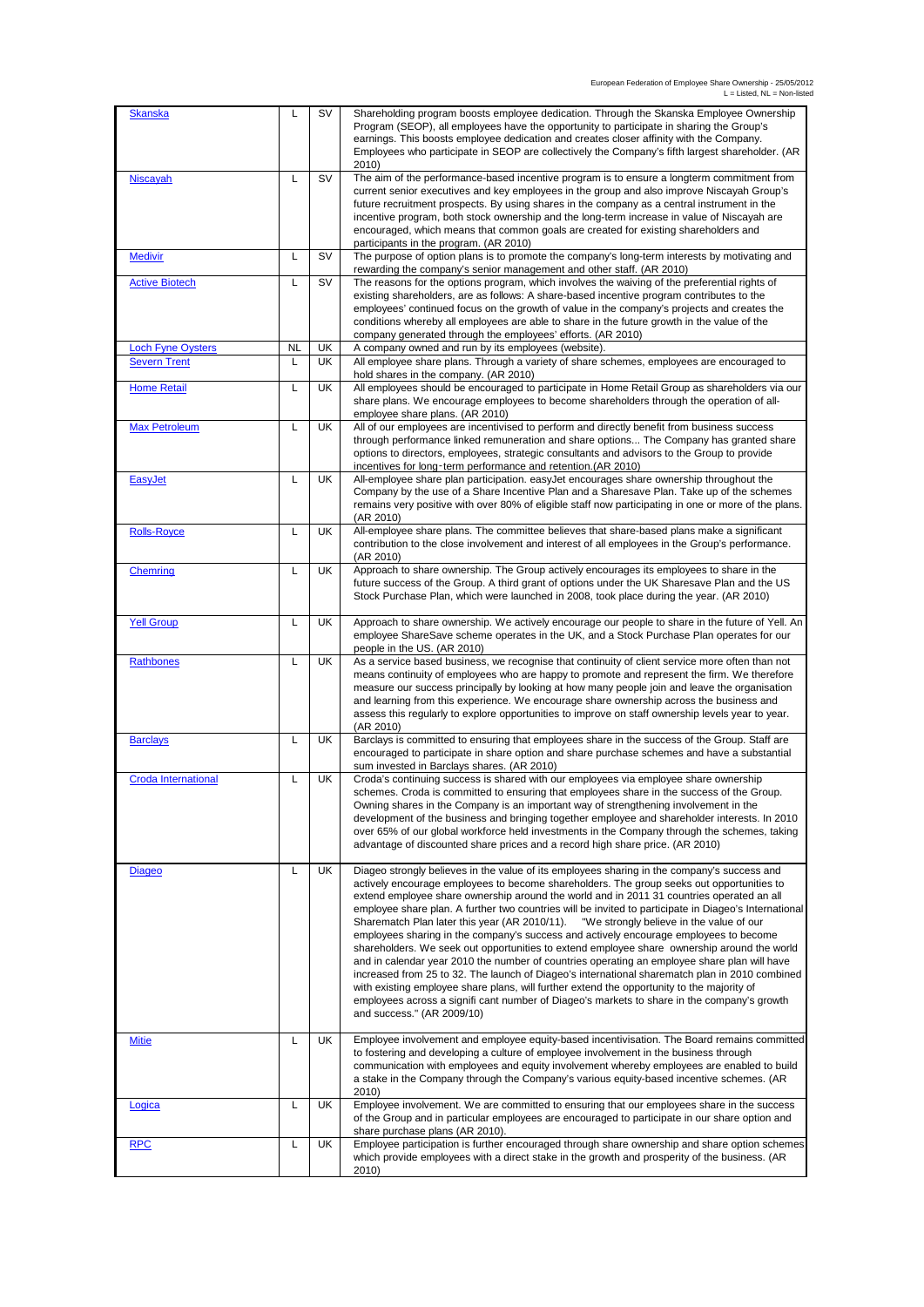| <b>Northumbrian Water</b>        | L | UK        | Employee Share Incentive Plan (SIP). The directors believe that employee investment<br>strengthens the ties between the Group and its employees. (AR 2010) |
|----------------------------------|---|-----------|------------------------------------------------------------------------------------------------------------------------------------------------------------|
| <b>Kesa Electricals</b>          | L | UK        | Employee share ownership is encouraged by offering employees the opportunity to purchase                                                                   |
|                                  |   |           | shares and by creating a Long Term Incentive Plan, which is available to all senior managers.<br>(AR 2010)                                                 |
| <b>Atkins (WS)</b>               | L | UK        | Employee share ownership is encouraged to facilitate alignment of employee and shareholder<br>interests. (AR 2010)                                         |
| Carpetright                      | L | UK        | Employee share ownership. The Directors believe it is in the interests of both the Group and the                                                           |
|                                  |   |           | employees for staff to have an opportunity to invest in the Company's shares (AR 2010).                                                                    |
| <b>Dominos Pizza</b>             | Г | UK        | Employees are actively encouraged to become shareholders of the Group through a variety of                                                                 |
| <b>DS Smith</b>                  | L | UK        | schemes (AR 2010).<br>Employees are being aligned with shareholders. Our people are being offered the opportunity to                                       |
|                                  |   |           | be shareholders in the Group. A new Sharesave Plan for UK employees was rolled out in 2011                                                                 |
|                                  |   |           | with the aim of promoting ownership of DS Smith shares amongst employees. There are plans to                                                               |
|                                  |   |           | extend similar schemes to employees in other regions. (AR 2010).                                                                                           |
| <b>Dairy Crest</b>               | L | UK        | Employees are encouraged to acquire shares in the Group (AR 2010)                                                                                          |
| <b>Charles Taylor Consulting</b> | L | UK        | Employees are encouraged to become shareholders in the company. (AR 2010)                                                                                  |
| <b>SIG</b>                       | L | UK        | Employees are encouraged to become shareholders in the company. (AR 2010)                                                                                  |
| <b>Eros International</b>        | L | <b>UK</b> | Employees are encouraged to own shares in the Company (AR 2010).                                                                                           |
| <b>Headlam</b>                   | L | UK        | Employees are encouraged to own shares in the Company (AR 2010).                                                                                           |
|                                  |   |           |                                                                                                                                                            |
| <b>Mouchel</b>                   | L | UK        | Employees are encouraged to own shares in the Company and this is actively promoted via the<br>Sharesave scheme.                                           |
| Hammerson                        | Г | UK        | Employees of Hammerson are encouraged to become investors in the Company through a range                                                                   |
|                                  |   |           | of share ownership schemes. (AR 2010)                                                                                                                      |
| <b>IG Group</b>                  | L | UK        | Employees participate directly in the success of the business through the Group's performance-                                                             |
|                                  |   |           | related bonus schemes and employee share plans. We have around 35 to 40% of eligible                                                                       |
|                                  |   |           | employees participating in our partnership share schemes. (AR 2010)                                                                                        |
| <b>Experian</b>                  | Г | UK        | Experian continues to support employee share ownership through the provision of save as you                                                                |
|                                  |   |           | earn and other employee share plan arrangements which are intended to align the interests of                                                               |
|                                  |   |           | employees with those of shareholders. (AR 2010)                                                                                                            |
| <b>May Gurney</b>                | L | UK        | For a number of years we have enabled our people to share in the success of the business                                                                   |
|                                  |   |           | through our Sharesave scheme, which is available to employees who have been with the                                                                       |
|                                  |   |           | Company for a period of six months. This year we are offering employees the same opportunity                                                               |
|                                  |   |           | to participate in the Sharesave scheme and are asking shareholders to extend the option for                                                                |
|                                  |   |           | employees to participate in the company through the launch of a Share Incentive Plan (SIP). (AR                                                            |
|                                  |   |           | 2010)                                                                                                                                                      |
| <b>BG Group</b>                  | L | UK        | In order to encourage share ownership, the Company currently provides two all-employee UK HM                                                               |
|                                  |   |           | Revenue & Customs (HMRC) approved share plans for its UK employees. Employees are                                                                          |
|                                  |   |           | encouraged to become shareholders in the Company and many participate in BG Group's share                                                                  |
|                                  |   |           | plans. (AR 2010)                                                                                                                                           |
| <b>Prudential</b>                | L | UK        | It is important for our employees to have an opportunity to benefit from the Group's success                                                               |
|                                  |   |           | through share ownership It is important that all employees are offered the opportunity to own                                                              |
|                                  |   |           | shares in Prudential, connecting them both to the success of the Company and to the interests of                                                           |
| <b>Monitise</b>                  | L | UK        | other shareholders. (AR 2010)<br>It is the Group's policy to issue share incentives at appropriate intervals thereby retaining                             |
|                                  |   |           | employees and aligning their interests with those of the shareholders. (AR 2010)                                                                           |
| <b>Jardine Lloyd Thompson</b>    | L | UK        | It is the policy of the Group to provide an environment in which individual talents can excel.                                                             |
|                                  |   |           | Employee commitment is encouraged with wide share ownership and participation in share                                                                     |
|                                  |   |           | option schemes The Company's policy in relation to share incentive schemes is to provide the                                                               |
|                                  |   |           | necessary mechanisms for its employees and executive directors to participate in the long term                                                             |
|                                  |   |           | success of the Group by schemes which can be operated both in the UK and in overseas                                                                       |
|                                  |   |           | jurisdictions where local legislation permits. The operation of these schemes is seen by the Board                                                         |
|                                  |   |           | as an essential tool in aligning the interests of key staff with those of the shareholders. (AR 2010)                                                      |
|                                  |   |           |                                                                                                                                                            |
| <b>Man Group</b>                 | L | UK        | Man Group has always sought to facilitate significant share ownership by directors and senior                                                              |
|                                  |   |           | management, principally through plans which encourage and assist the purchase of shares with                                                               |
|                                  |   |           | their own funds or by way of bonus deferral. The Board and employees worldwide together own                                                                |
|                                  |   |           | an estimated 11.3% of the Company's share capital, either directly or through employee trusts                                                              |
|                                  |   |           | established and funded for this purpose. The Board alone directly holds 0.45% of the issued                                                                |
|                                  |   |           | capital. (AR 2010)                                                                                                                                         |
| <b>Imagination Technologies</b>  | L | UK        | Most employees receive share awards and are invited to participate in the SAYE scheme every                                                                |
|                                  |   |           | year via share plans. A number of employees have become shareholders thereby encouraging                                                                   |
|                                  |   |           | employee share ownership. (AR 2010)                                                                                                                        |
| <b>Telecom plus</b>              | L | UK        | Our policy is to issue options to all employees after the satisfactory completion of their                                                                 |
| RSA (ex-Roval & SunAlliance)     | L | UK        | probationary period. (AR 2010)<br>RSA encourages employee share ownership through all employee share plans. Employees from                                 |
|                                  |   |           | 22 of the 34 countries in which RSA operates are invited to participate in Sharesave (SAYE) and                                                            |
|                                  |   |           | the overall take up by eligible employees is 47%. (AR 2010)                                                                                                |
| <b>Lloyds TSB</b>                | L | UK        | Schemes offering share options or the acquisition of shares are available for most staff, to                                                               |
|                                  |   |           | encourage their financial involvement in Lloyds Banking Group. (AR 2010)                                                                                   |
| Computacenter                    | L | UK        | Share incentive schemes are considered to be an important part of the executive remuneration                                                               |
|                                  |   |           | policy, designed to support management retention and motivation, whilst aligning senior                                                                    |
|                                  |   |           | management's interests with those of shareholders. (AR 2010)                                                                                               |
| <b>WPP Group</b>                 | L | UK        | Share ownership gives our people a financial stake in the company and a share in its success.                                                              |
| Vodafone                         | Г | UK        | (AR 2010)<br>Share ownership is a key cornerstone of our reward policy and is designed to help maintain                                                    |
|                                  |   |           | commitment over the long-term, and to ensure that the interests of our senior management team                                                              |
|                                  |   |           | are aligned with those of shareholders. (AR 2010)                                                                                                          |
|                                  |   |           |                                                                                                                                                            |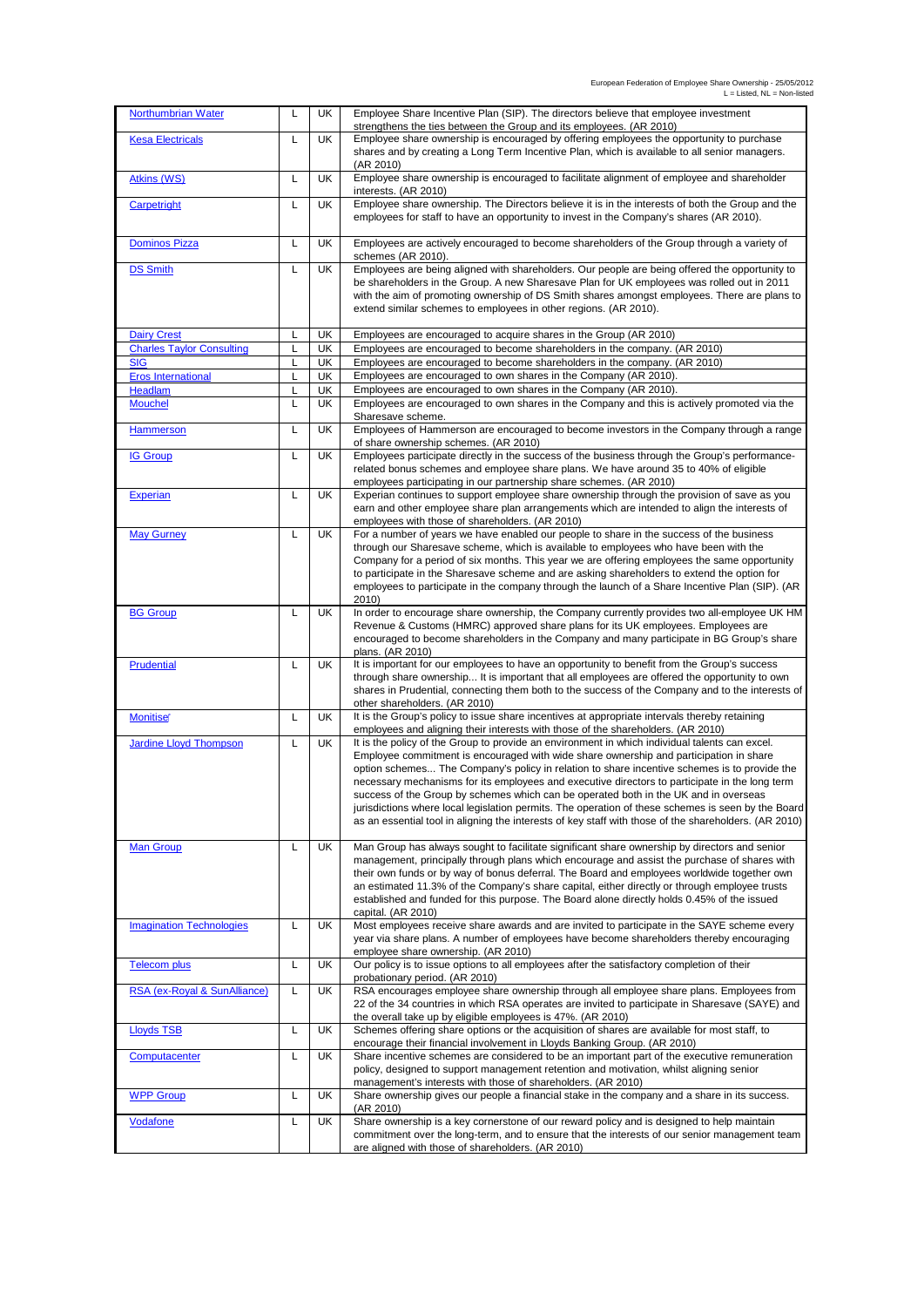| <b>Autonomy</b>                       | L  | UK        | Share plans are offered to incentivize and retain employees. Options form the core element of<br>the company's equity program for the broader employee base, and are granted in small amounts<br>from time-to time to a very broad set of the company's employees after achievement of stretching<br>performance targets and significant continuing contribution to value creation. (AR 2010)                                                                                                               |
|---------------------------------------|----|-----------|-------------------------------------------------------------------------------------------------------------------------------------------------------------------------------------------------------------------------------------------------------------------------------------------------------------------------------------------------------------------------------------------------------------------------------------------------------------------------------------------------------------|
| IMI                                   | L  | UK        | Share schemes are a long established and successful part of our total reward package,<br>encouraging and supporting employee share ownership. (AR 2010)                                                                                                                                                                                                                                                                                                                                                     |
| Costain                               | L  | <b>UK</b> | Share schemes are an established part of our reward package, encouraging and supporting                                                                                                                                                                                                                                                                                                                                                                                                                     |
| Ocado                                 | NL | UK        | employee share ownership. (AR 2010)<br>Since its commencement as a privately owned business, Ocado's policy has been to issue share                                                                                                                                                                                                                                                                                                                                                                         |
|                                       |    |           | options to its employees. The rationale is that we want to give all of our employees the<br>opportunity to own a part of the business. We continue to grant share options in the Company to<br>each new employee as part of their employee benefits package. To continue our philosophy of<br>employee share ownership we established the Group's 'Sharesave Scheme' after the Company's<br>Admission. A large number of our employees have chosen to participate in Ocado's Sharesave<br>Scheme (AR 2010). |
| <b>Scottish &amp; Southern Energy</b> | L  | UK        | SSE believes that there is a commonality of interest between employees and customers and<br>shareholders. To reinforce that it provides opportunities for employees to become and remain<br>shareholders in SSE through a Share Incentive Plan and a Sharesave Scheme. Employee<br>participation in these schemes is now 44% and 35% respectively (AR 2010).                                                                                                                                                |
| Northgate                             | L  | UK        | The Board believes that encouraging wider share ownership by all staff will have longer term<br>benefits for the Company and for shareholders. (AR 2010)                                                                                                                                                                                                                                                                                                                                                    |
| <b>Reckitt Benckiser</b>              | L  | UK        | The Board encourages employees to become shareholders and participate in the employee share                                                                                                                                                                                                                                                                                                                                                                                                                 |
|                                       |    |           | ownership schemes Executive Directors and other senior executives are subject to a<br>compulsory share ownership policy. The objective of this policy is to emphasise the alignment of<br>senior executives to the Company and its business targets. (AR 2010)                                                                                                                                                                                                                                              |
| <b>Spectris</b>                       | L  | UK        | The Board encourages employees to hold shares in the company Initiatives such as the<br>Savings Related Share Option Scheme, available to all UK employees, and grants under the<br>group's Performance Share Plan made to senior management across the group, are designed to                                                                                                                                                                                                                              |
|                                       |    |           | encourage loyalty and performance. (AR 2010)                                                                                                                                                                                                                                                                                                                                                                                                                                                                |
| <b>United Utilities</b>               | L  | UK        | The board encourages employees to own shares in the company The board believes that share<br>ownership is an effective way of strengthening employees' involvement in the development of the                                                                                                                                                                                                                                                                                                                |
|                                       |    |           | business and bringing together their interests and those of shareholders. It offers employees the<br>opportunity to build up a shareholding in the company. (AR 2010)                                                                                                                                                                                                                                                                                                                                       |
| <b>Admiral</b>                        | L  | UK        | The Board firmly believes that share ownership motivates employees, decreases attrition and<br>improves the Group's recruitment prospects in the regions where its offi ces are located. Indeed,                                                                                                                                                                                                                                                                                                            |
|                                       |    |           | 78% (2009: 79%) of employees say they are more likely to stay employed with Admiral because<br>of the share schemes. (AR 2010)                                                                                                                                                                                                                                                                                                                                                                              |
| <b>Morgan Crucible</b>                | L  | UK        | The Committee believes that share ownership by the executive Directors and senior executives                                                                                                                                                                                                                                                                                                                                                                                                                |
|                                       |    |           | helps align their interests with those of the shareholders. Accordingly the Company operates a<br>number of share schemes for the executive Directors and other senior employees The<br>Company continues to encourage employee ownership of its shares through the provision of a<br>number of employee share and share option schemes. (AR 2010)                                                                                                                                                          |
| <b>Speedy Hire</b>                    | L  | UK        | The Committee is keen to encourage ownership of Speedy's shares by employees at all levels in<br>the Group and grants are made under the SAYE Schemes on a regular, normally annual, basis.<br>(AR 2010)                                                                                                                                                                                                                                                                                                    |
| <b>Hill &amp; Smith</b>               | Г  | UK        | The Company also seeks to align the interests of shareholders and employees at all levels by<br>giving employees opportunities and encouragement to build up a shareholding interest in the<br>Company through various share option schemes. (AR 2010)                                                                                                                                                                                                                                                      |
| Prezzo                                | L  | UK        | The Company believes that share ownership by executive directors and key staff strengthens the<br>link between their personal interests and those of the shareholders. (AR 2010)                                                                                                                                                                                                                                                                                                                            |
| <b>Taylor Wimpey</b>                  | Г  | UK        | The Company encourages share ownership by employees and, accordingly, it operates all-<br>employee share plans. (AR 2010)                                                                                                                                                                                                                                                                                                                                                                                   |
| <b>Bovis Homes</b>                    | L  | UK        | The Company has a Share Incentive Plan, a Save As You Earn Share Option Scheme, a Share<br>Option Plan, an Executive Share Option Scheme (expired), a 2009 Bonus Replacement Share<br>Plan and a Long Term Incentive Plan to motivate employees and encourage strong involvement<br>with the Group. (AR 2010)                                                                                                                                                                                               |
| Persimmon                             | L  | UK        | The Company makes various benefit schemes available to employees, including a Save As You<br>Earn Scheme which encourages the involvement of employees in the Group's performance. All<br>permanent employees are encouraged to participate (AR 2010).                                                                                                                                                                                                                                                      |
| <b>Bloomsbury Publishing</b>          | Г  | UK        | The Company offers UK employees the opportunity to participate in an all employee HM Revenue<br>and Customs approved Sharesave scheme to encourage employee participation in the<br>performance and growth of the Group. (AR 2010)                                                                                                                                                                                                                                                                          |
| <b>Provident Financial</b>            | Г  | UK        | The company operates two savings-related share option schemes (referred to on page 48),<br>aimed at encouraging employees' involvement and interest in the financial performance and<br>success of the group through share ownership. (AR 2010)                                                                                                                                                                                                                                                             |
| <b>Consort Medical</b>                | Г  | UK        | The Company's policy is to: • reinforce alignment of interests between senior executives and<br>shareholders by making regular LTIP awards which are subject to performance conditions based<br>on future financial performance; and • promote wider employee share ownership through its<br>savingrelated share option scheme and share incentive plan. (AR 2010)                                                                                                                                          |
| <b>Senior</b>                         | Г  | UK        | The Company's policy regarding the granting of share options is to encourage participating<br>Directors and other employees to build and retain a long-term stake in the Company, and to align<br>their interests with those of the Company's shareholders. (AR 2010)                                                                                                                                                                                                                                       |
| <b>Robert Walters</b>                 | Г  | UK        | The Directors consider that the ability of employees to participate in the share ownership of the<br>Company is vital for the success of the Group. (AR 2010)                                                                                                                                                                                                                                                                                                                                               |
| <b>Meggitt</b>                        | L  | UK        | The directors encourage employees to become shareholders to improve active participation in<br>and commitment to the Group's success. (AR 2010)                                                                                                                                                                                                                                                                                                                                                             |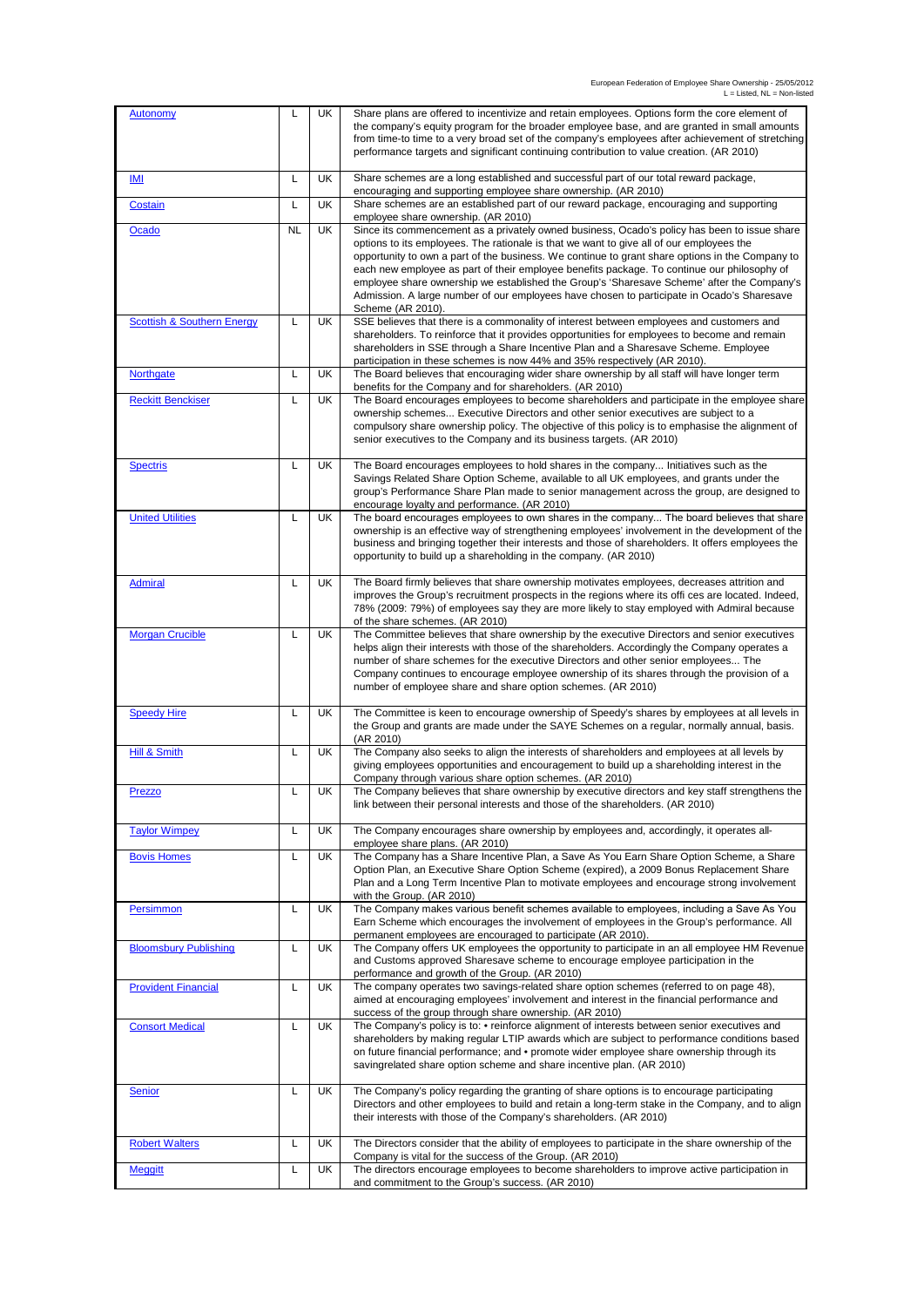| <b>Booker</b>                          | L         | UK        | The Directors encourage employees to become shareholders to improve active participation in<br>and commitment to the Group's success. This policy has been pursued for all employees through                                                                                           |
|----------------------------------------|-----------|-----------|----------------------------------------------------------------------------------------------------------------------------------------------------------------------------------------------------------------------------------------------------------------------------------------|
| <b>Arup Group</b>                      | <b>NL</b> | UK        | the SAYE scheme. (AR 2010)<br>The firm is owned in trust on behalf of its staff. The result is an independence of spirit that is<br>reflected in the firm's work, and in its dedicated pursuit of technical excellence.                                                                |
| <b>Northern Foods</b>                  | L         | UK        | The first invitation, aimed at maximising employees' involvement and interest in the success of<br>the Company as a whole through share ownership, was successfully launched in November 2007.                                                                                         |
| <b>Halcrow</b>                         | <b>NL</b> | UK        | (AR 2010)<br>The group believes that employee share ownership is an important factor in employee<br>involvement and it operates an internal market through which employees may buy and sell                                                                                            |
|                                        |           |           | shares.                                                                                                                                                                                                                                                                                |
| Pennon                                 | L         | UK        | The Group encourages share ownership amongst its employees by operating an HM Revenue &<br>Customs (HMRC) approved Sharesave Scheme and Share Incentive Plan. At 31 March 2011<br>around 35% of the Group's employees participated in these plans. (AR 2010)                           |
| <b>Mears</b>                           | L         | UK        | The Group encourages share ownership by employees and, accordingly, it operates an<br>all-employee share plan. (AR 2010)                                                                                                                                                               |
| <b>Spirax-Sarco Engineer.</b><br>Aviva | L<br>L    | UK<br>UK  | The Group encourages the growth of employee share ownership. (AR 2010)<br>The Group ensures that involvement of employees in its performance is encouraged by allowing                                                                                                                 |
|                                        |           |           | eligible employees to participate in the Group's all employee share ownership plans. (AR 2010)                                                                                                                                                                                         |
| <b>Wincanton</b>                       | L         | UK        | The Group has established a variety of share schemes to align the interests of employees with<br>those of shareholders and to support Wincanton in achieving its business objectives. (AR 2010)                                                                                        |
| Stagecoach                             | L         | <b>UK</b> | The Group is committed to employee participation and uses a variety of methods to inform,<br>consult and involve its employees. Employees participate directly in the success of the business<br>through the Group's bonus and other remuneration schemes and are encouraged to invest |
| <b>FirstGroup</b>                      | L         | UK        | through participation in share option schemes. (AR 2010)<br>The Group is committed to wide employee share ownership. (AR 2010)                                                                                                                                                         |
| <b>Game Group</b>                      | L         | UK        | The Group Performance Share Plan aims to aid retention and align the objectives of our senior                                                                                                                                                                                          |
|                                        |           |           | managers with those of our shareholders and a tax efficient sharesave scheme is offered to all<br>our permanent employees to allow them to share in the success of the business. (AR 2010)                                                                                             |
| <b>Axis-Shield</b>                     | Г         | UK        | The Group strongly supports share ownership as a way of encouraging employees to participate<br>in the progress and profitability of the Group. (AR 2010)                                                                                                                              |
| <b>BAE Systems</b>                     | L         | <b>UK</b> | The Group welcomes employees becoming shareholders in BAE Systems, and offers a number<br>of employee share plans to support this. (AR 2010)                                                                                                                                           |
| Camellia                               | L         | UK        | The group's activities are based largely on agriculture and horticulture, which are highly                                                                                                                                                                                             |
|                                        |           |           | dependent on factors outside management control (e.g. weather, market prices for our produce<br>etc.), and is a significant consideration as to why the company does not operate profit related                                                                                        |
|                                        |           |           | bonus, share option or share incentive schemes for directors. (AR 2010)                                                                                                                                                                                                                |
| Petrofac                               | L         | UK        | The high level of employee share ownership also helps explain why we are different – and our<br>success. Almost one in three of our people participate in one or more of our share schemes and I                                                                                       |
|                                        |           |           | believe that this creates a huge degree of alignment between employees, the Company and our                                                                                                                                                                                            |
|                                        |           |           | external shareholders: they all share one aspiration of building long-term sustainable value                                                                                                                                                                                           |
|                                        |           |           | Petrofac has a committed and engaged workforce. In 2009, our biennial employee survey,<br>PetroVoices, showed 91% of participants share company values and almost one in three                                                                                                         |
|                                        |           |           | employees are part of our share incentive schemes. As part of our support for employee share                                                                                                                                                                                           |
|                                        |           |           | ownership, we implemented an employee share portal and an automated staff share dealing<br>facility. In addition, in early 2010, we appointed an experienced Share Plan Manager to help                                                                                                |
|                                        |           |           | improve our service to employees. (AR 2010)                                                                                                                                                                                                                                            |
| <b>AZ Electronic Materials</b>         | L         | UK        | The LTIP was approved by shareholders on 27 October 2010. The purpose of the plan is to                                                                                                                                                                                                |
|                                        |           |           | promote loyalty, aid retention and align the interests of executives with those of shareholders.<br>(AR 2010)                                                                                                                                                                          |
| <b>Shanks</b>                          | L         | UK        | The Remuneration Committee believes that share ownership by employees encourages the<br>matching of long term interests between employees and shareholders. (AR 2010)                                                                                                                  |
| <b>SDL</b>                             | L         | UK        | The shareholders approved the establishment of the SDL Save As You Earn scheme ("SAYE") to                                                                                                                                                                                             |
|                                        |           |           | encourage greater employee participation in the ownership and growth of the Company (AR<br>$2010$ ).                                                                                                                                                                                   |
| Vectura                                | L         | UK        | The Vectura Group plc Share Incentive Plan ("SIP") is available to all employees, including<br>Executive Directors, for the purpose of encouraging employees to become shareholders of the                                                                                             |
| <b>Drax</b>                            | L         | UK        | Group and to retain their shares over the medium to long term. (AR 2010)<br>Through a range of share plans we encourage all employees to build a personal stake in the<br>ownership of the business. (AR 2010)                                                                         |
| <b>Dixons Retail</b>                   | Г         | UK        | Through a range of share plans, we encourage all employees to build a personal stake in the                                                                                                                                                                                            |
| <b>Charles Stanley</b>                 | L         | UK        | business. (AR 2010)<br>To enable staff to become involved in the financial performance of the Group, participation in the                                                                                                                                                              |
|                                        |           |           | Charles Stanley Save As You Earn Scheme and/or the Share Incentive Plan ("SIP") is<br>encouraged. These schemes are open to all employees (AR 2010).                                                                                                                                   |
| <b>HSBC</b>                            | L         | UK        | To help align the interests of employees with those of shareholders, share options are granted<br>under allemployee share plans and discretionary awards of Performance Shares and Restricted                                                                                          |
| <b>Ultra Electronics</b>               | L         | UK        | Shares are made under the HSBC Share Plan. (AR 2010)<br>Ultra also places a high level of importance on share plans that are open to all employees. These                                                                                                                              |
|                                        |           |           | are offered annually as savings related share option plans in the UK, US and Canada and enable                                                                                                                                                                                         |
|                                        |           |           | all employees to share in the success of Ultra as a whole. Following the last invitation in 2010,<br>over 55% of eligible US and Canadian employees opted to participate. (AR 2010)                                                                                                    |
| Pearson                                | L         | UK        | We also make a particular effort to communicate regularly with our employees, a large majority of                                                                                                                                                                                      |
|                                        |           |           | whom are shareholders in the company We encourage executives and managers to build up a<br>long-term holding of shares so as to demonstrate their commitment to the company. (AR 2010)                                                                                                 |
|                                        |           | UK        |                                                                                                                                                                                                                                                                                        |
| <b>Henderson</b><br><b>Ineos</b>       | <b>NL</b> | UK        | We are committed to building staff share ownership (AR 2010).<br>We believe strongly in employee share ownership (website 2011)                                                                                                                                                        |